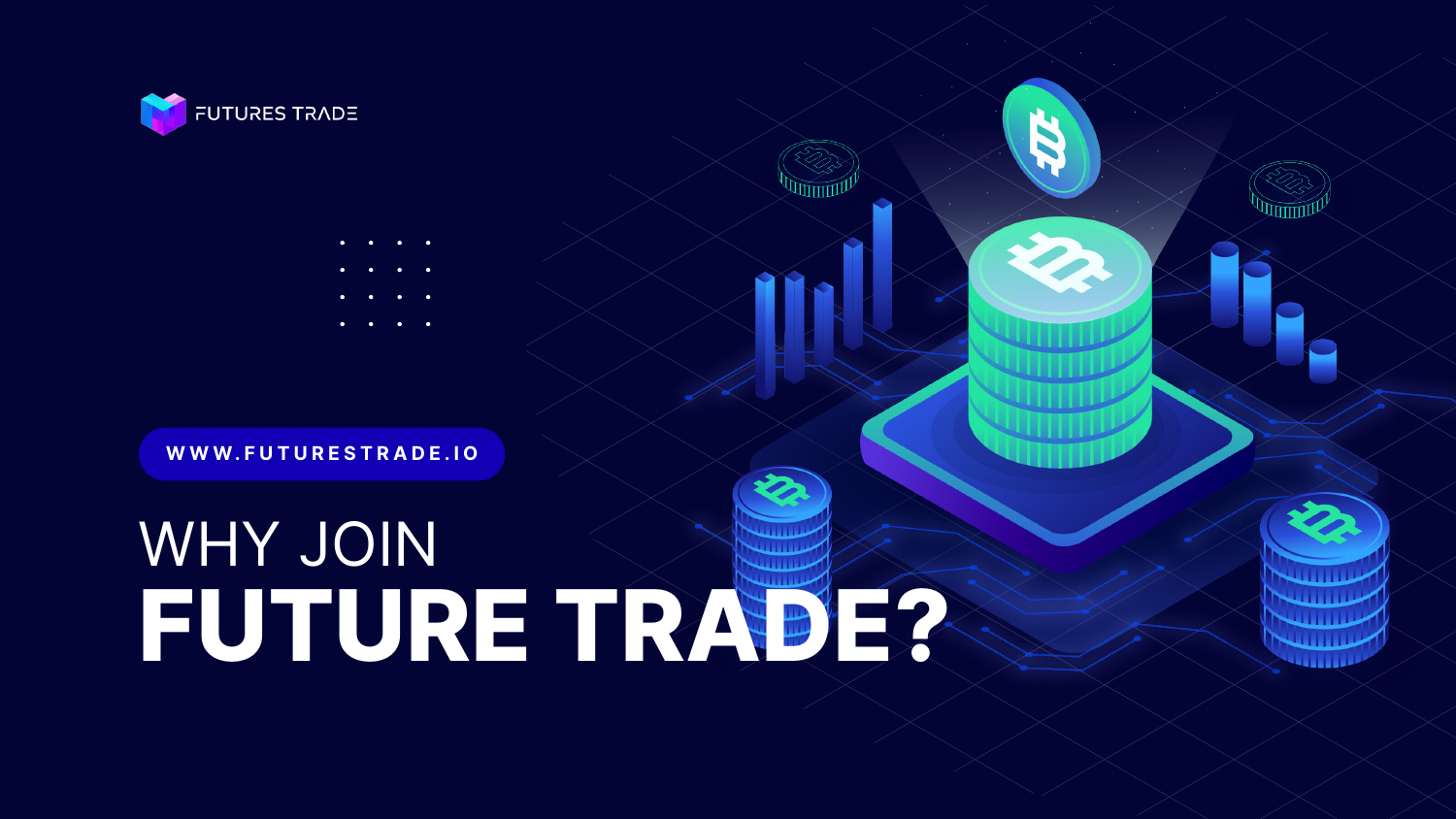## **1980 Trading Methods** Trading Methods



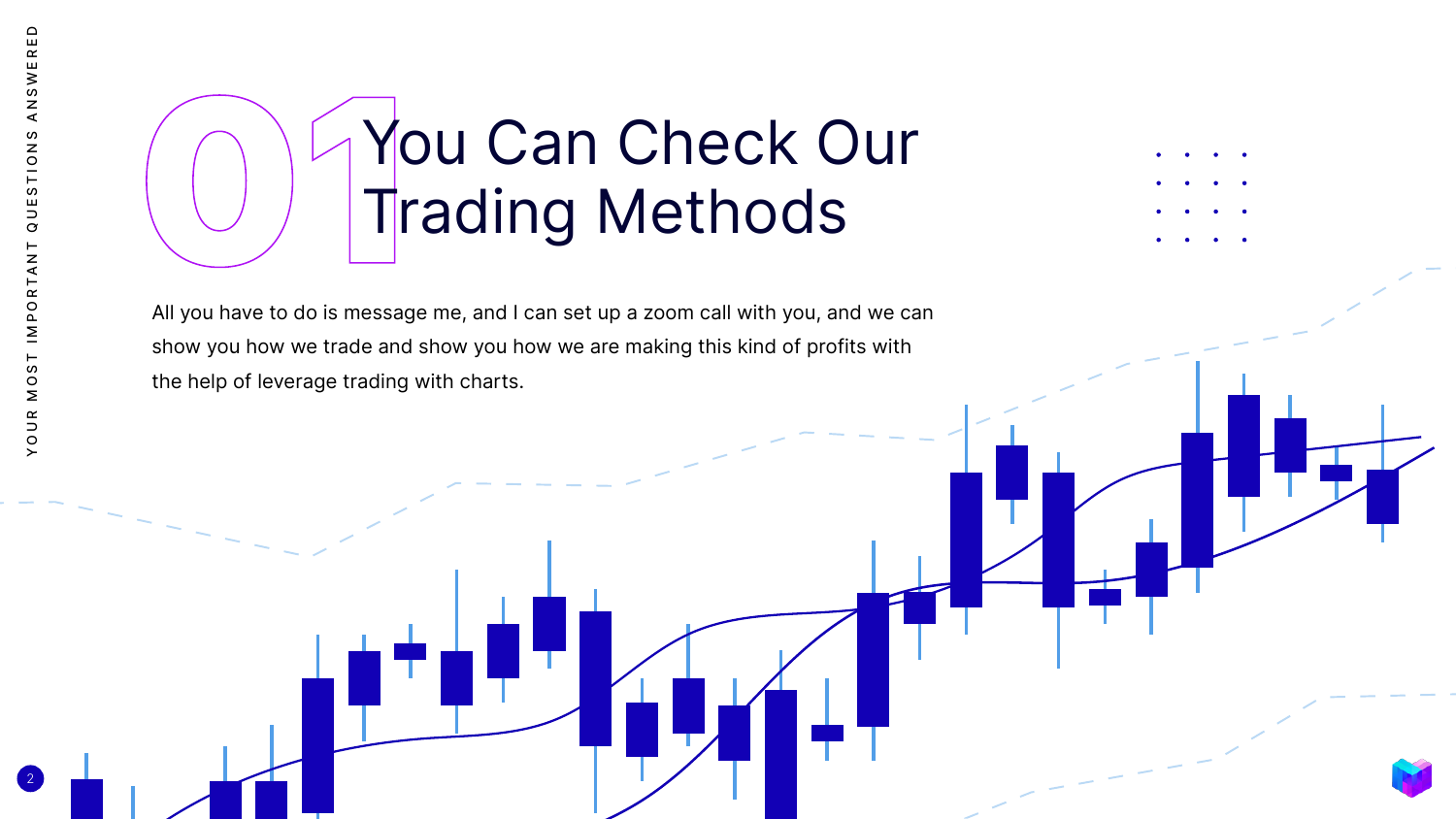As an owner, it's my job to be 100% transparent with my investors, and I will continue to do so as we move along.

You can check my LinkedIn or any personal info that you request me to show you.

### 100% Transparent Owner

I will be doing weekly trading videos, live Facebook videos for updates, and more.

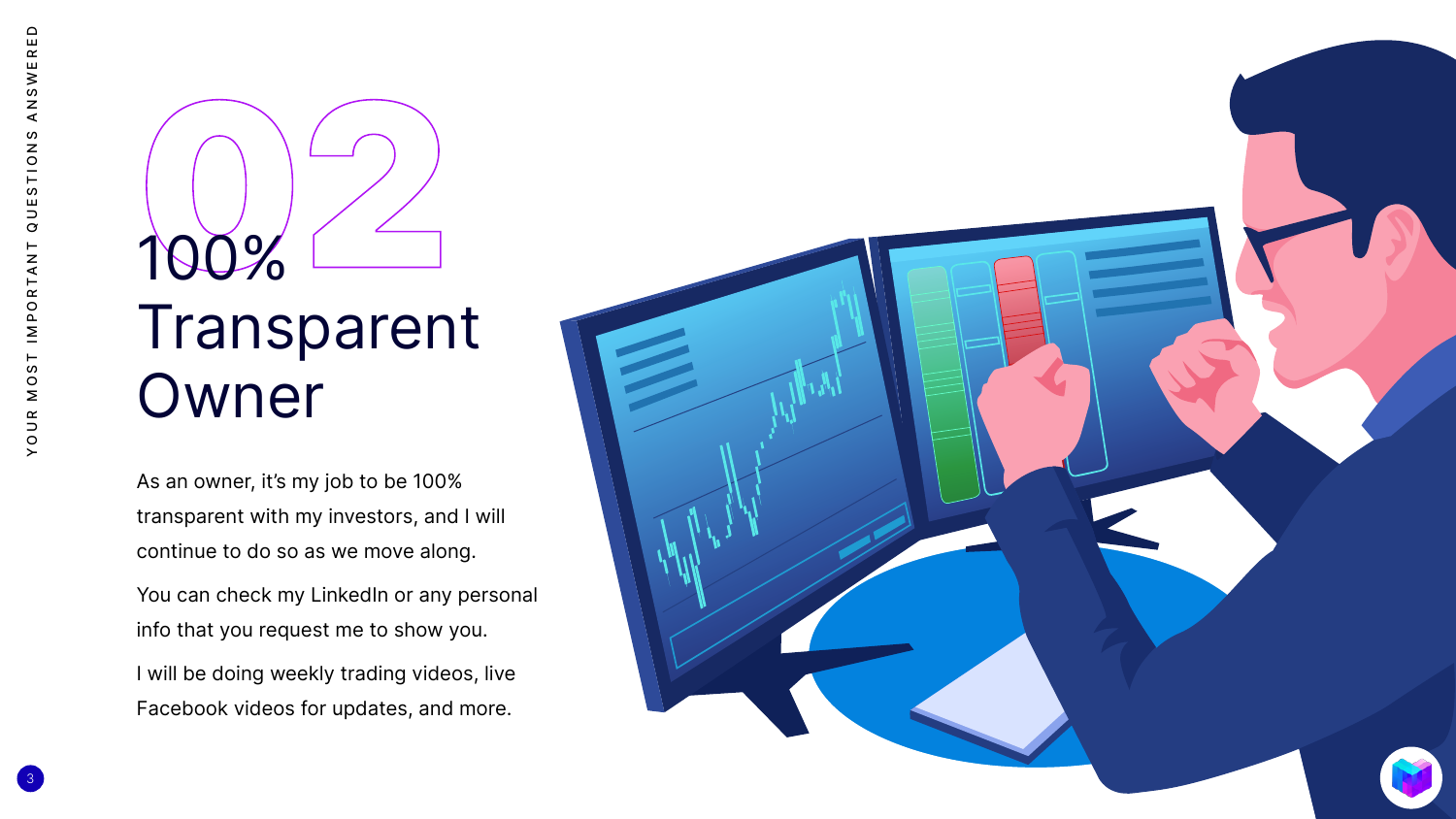

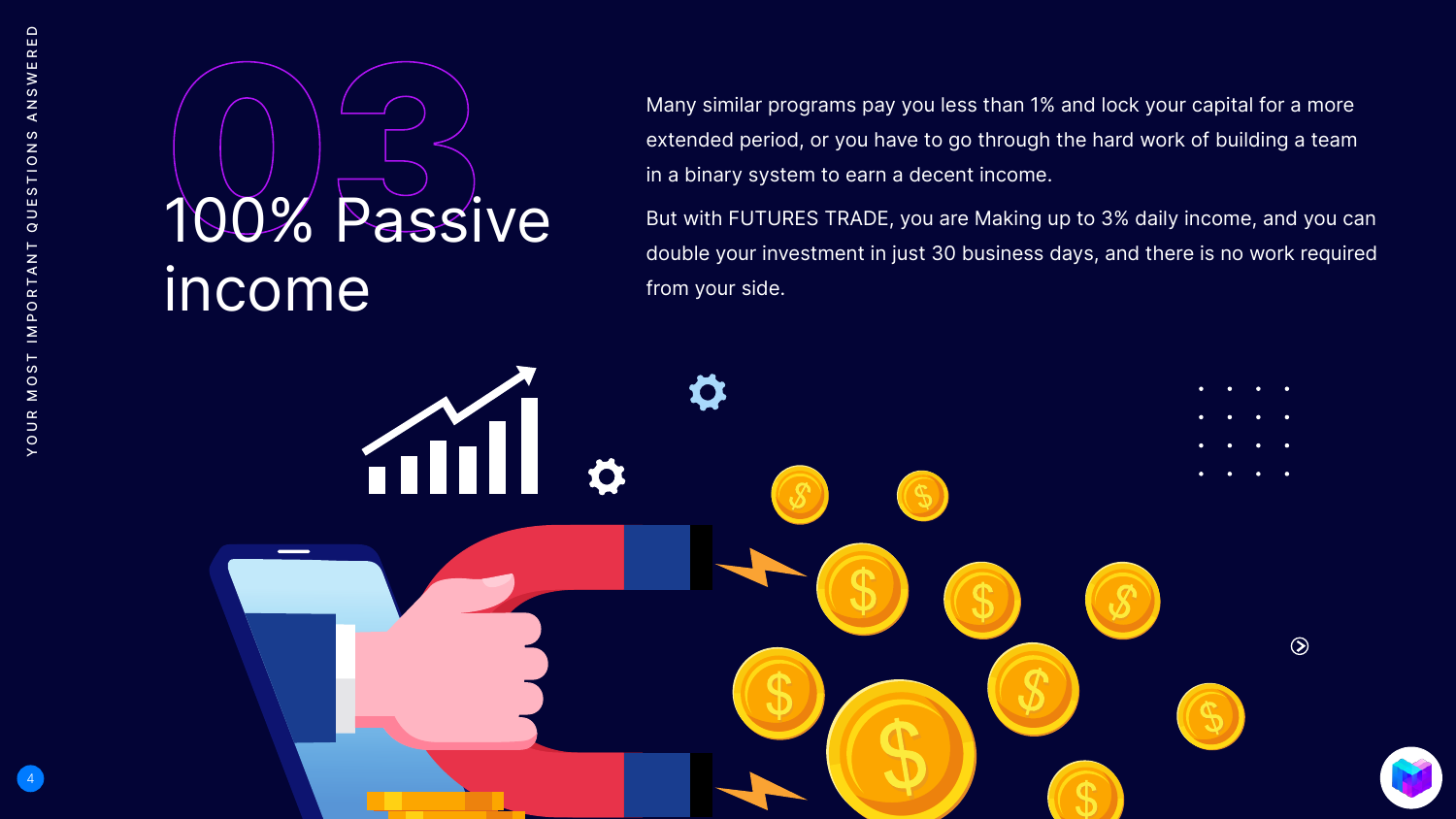You might have seen systems like FUTURES TRADE before, but in those systems, the owners were at the backend, and you just had to take the leap of faith and join.

But with FUTURES TRADE, you can fully trust the system because you got an actual owner who is willing to share every detail of his life and build that trust with the investors.

Here's an example of how you earn 90% Profit in 30 business days with a 3% package investing just \$3000.



You Invest \$3000 and earn \$90 daily for 30 business days. (YouR total PROFIT at

the end =  $$2700 + (100\% \text{ capital back}) = $5700$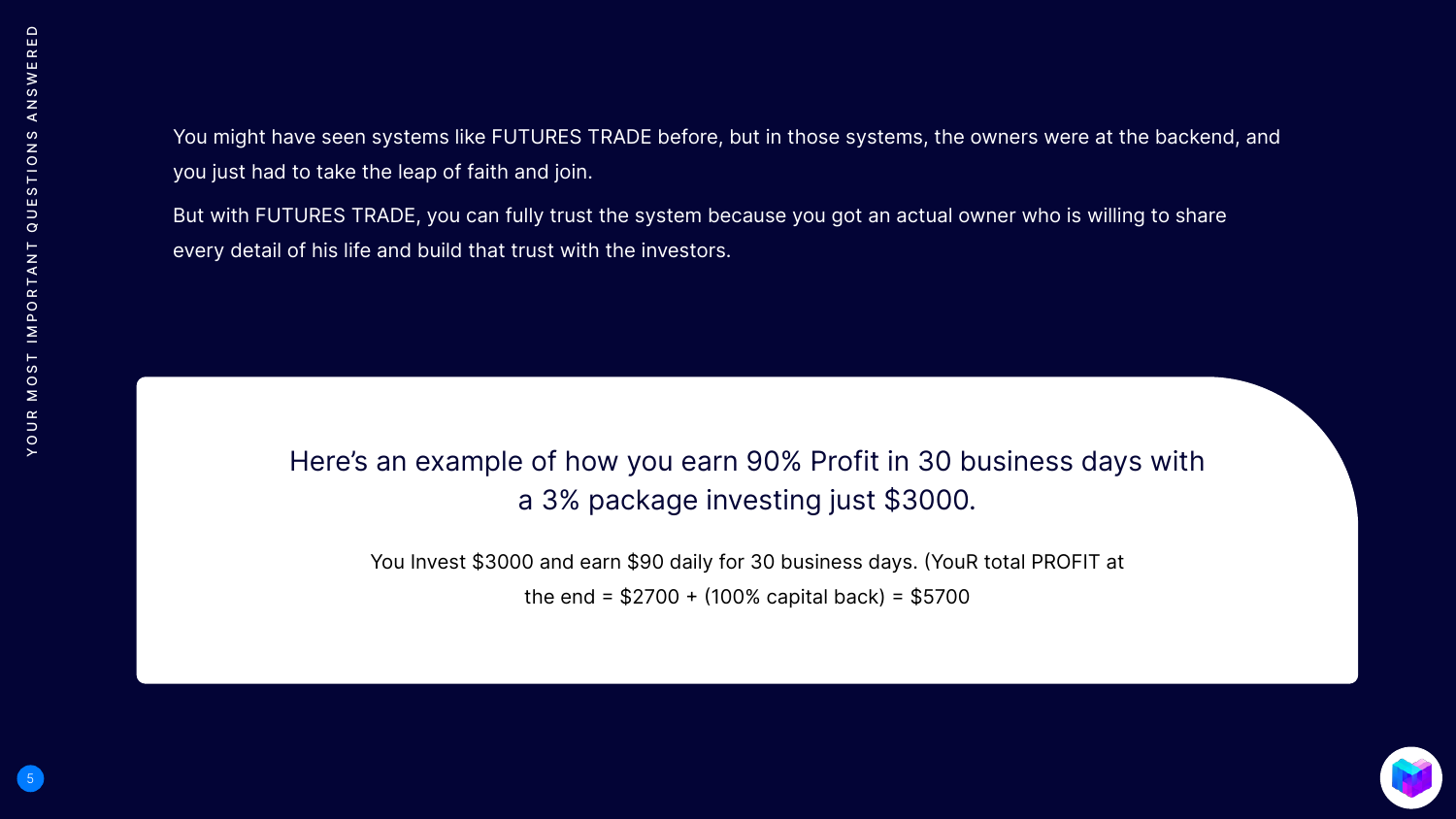These days, many Investment platforms do not even offer Instant Payments, and you have to wait for a few hours to receive your payments.

# Instant Daily Payments

In some cases, even up to 48 hours to Receive your daily income is not reliable because then the company can scam anytime, but the new investors will keep investing.